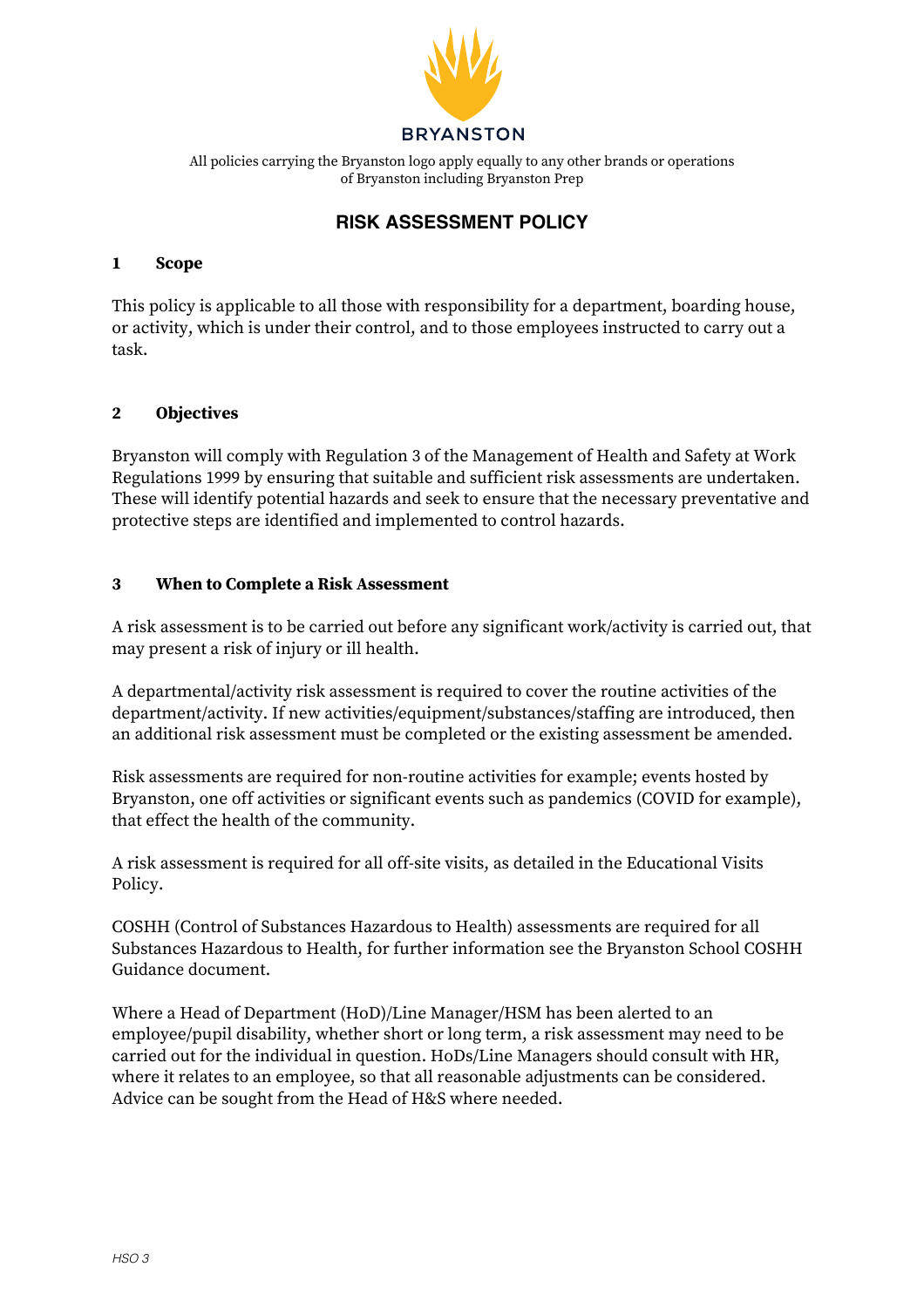

## **4 Responsibility for Risk Assessment**

The member of Staff in Charge, of the respective area, are responsible for undertaking a suitable and sufficient assessments of the risks and for implementing appropriate controls in the area under their control. They should 'sign off' the assessment before the activity starts. HoDs may delegate this task to others providing they have suitable training and have a good understanding as to the risks within the area under assessment, however the responsibility remains with the person in charge of the area in question.

| <b>Area/Activity</b>                 | <b>Staff in Charge</b>                              |
|--------------------------------------|-----------------------------------------------------|
| Academic                             | Head of Department                                  |
| <b>Boarding Houses</b>               | Housemaster / Housemistress                         |
| <b>Sports</b>                        | Head of Sport (in conj. with the Director of Sport) |
| Extra-Curricular Activities (ECAs) / | Staff i/c of ECA / Weekend Activity Leader          |
| <b>Weekend Activities</b>            |                                                     |
| <b>Support Departments</b>           | Departmental Manager / HoD                          |
| Events                               | Director of Operations / Event Lead                 |
| Off Site Visits                      | Trip leader / EVC                                   |
| Grounds and Buildings                | <b>Estates and Grounds HoDs</b>                     |
| Health & Welfare incl. Medical       | <b>Medical Centre Manager</b>                       |
| Recruitment                          | Director of HR                                      |

Copies of all RAs should be sent to the Head of H&S.

The Educational Visits Co-ordinator (EVC), in collaboration with the Head of H&S, approves risk assessments for off site visits, including residential stays, trips and sports fixtures.

A selection of risk assessments are audited annually.

#### **5 The Process of Risk Assessment**

Risk Assessment is a dynamic process. Risk needs to be assessed each time an activity takes place, taking into account: the people involved; the specifics of the activity; and the environmental conditions. Risk Assessments are working documents which should be readily available and used within the department/activity.

The approach to risk assessment that has been adopted is the HSE 5 steps to risk assessment approach:

- 1) Identify the hazards
- 2) Decide who might be harmed and how
- 3) Decide on the controls to reduce the risk, following the 'hierarchy of control'
- 4) Record your significant findings
- 5) Review your assessment and update if necessary.

If a Risk Assessment identifies that further controls are necessary, the Staff in Charge/HOD must assess the residual risk in order to determine whether or not the activity can go ahead whilst these controls are in the process of being implemented.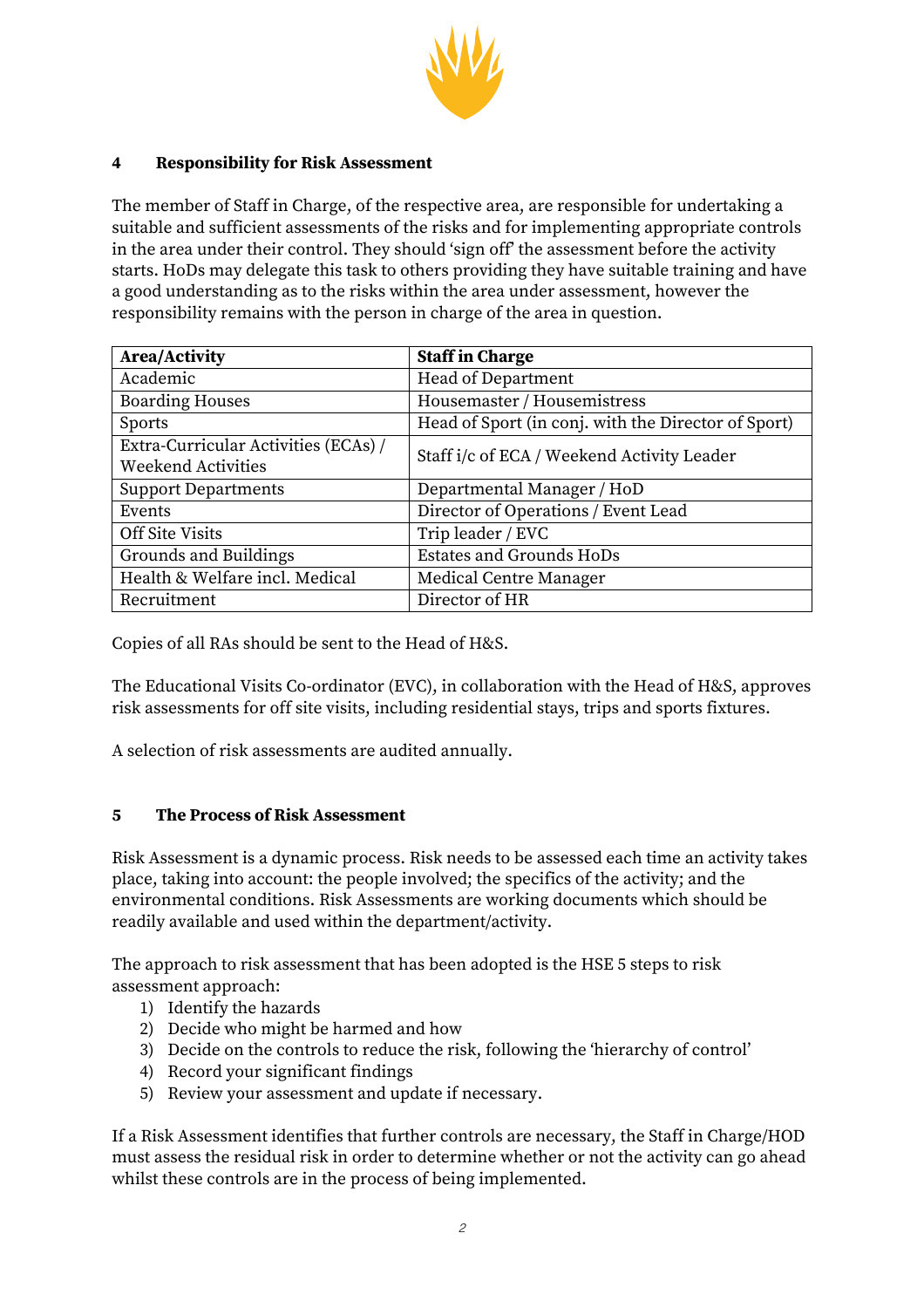

An action plan should be drawn up including timescales for the implementation of any further controls necessary.

The HOD/member of Staff in Charge preparing/reviewing the risk assessment should:

- 1) Consult with staff in the department to seek their views.
- 2) Consult guidance relevant to their area e.g. HSE, Sports Governing Bodies, CLEAPSS.
- 3) Record the information on the Bryanston Risk Assessment Template.
- 4) Consult the Head of Health & Safety for advice and assistance as appropriate.
- 5) Sign and date the Risk Assessment.
- 6) Provide a copy to the Head of Health & Safety OR the EVC for Off Site Visits.
- 7) Communicate the findings to all of those affected by it at a departmental meeting. This will include communicating the risks and control measures with their staff working to this Risk Assessment, issuing them with a copy and ensuring they sign to confirm they have read and understood this.
- 8) Complete a signature sheet and maintain this, providing a copy to the Head of H&S.
- 9) Monitor working practices to ensure the controls identified in the risk assessment are being implemented and are effective.
- 10) Review the risk assessment.

A teacher's risk assessment should be an integral part of the lesson plan. Departmental risk assessments should be consulted; planned activities evaluated against these; adaptions made as necessary; and significant findings recorded & highlighted in "point-of-use" texts.

Risk Assessments should be recorded using the school's standard RA template form.

Risk Assessments should be stored in a way that is easy to access and that all staff know where to find them.

#### **6 Reviewing Your Risk Assessment**

Risk assessments can change over time, and it is important to remember that they should not be filed away and re-visited 12 months later. At Bryanston our risk assessments are 'living documents' to be consulted with as you would a lesson plan or project file. Risk assessments are tools and can be subject to change at any time as your situation develops and as we find new ways of working. When reviewing a risk assessment, you should consult with staff in that department to gain their views and ideas on managing risk.

However, as a general rule – Risk Assessments should be formally reviewed:

- Annually (September)
- Following an incident/accident
- Where significant changes to the workplace occur
- Any changes in Management/HOD
- Any changes to Legislation or Industry guidance
- If you no longer believe it is fit for purpose.